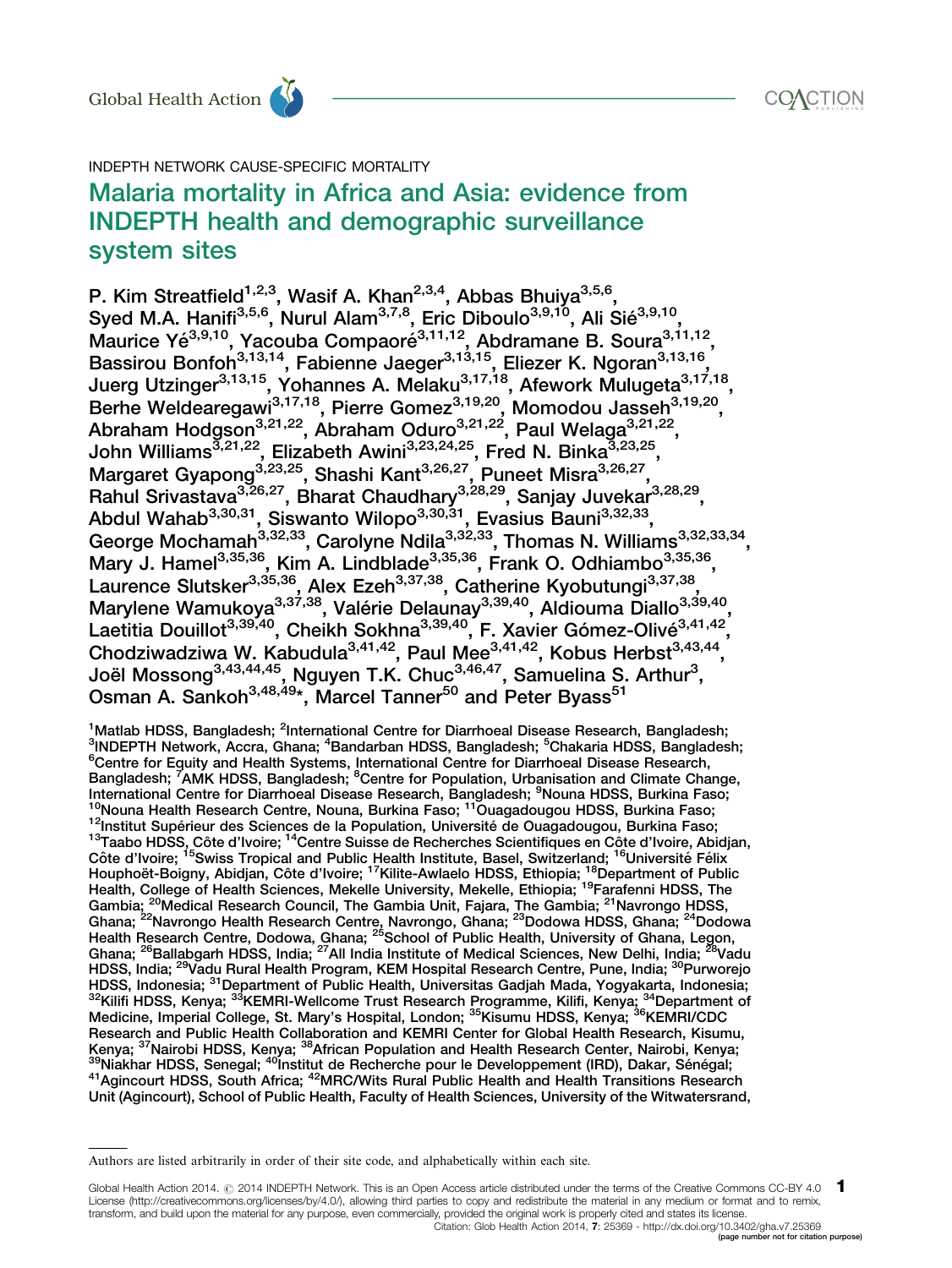<span id="page-1-0"></span>Johannesburg, South Africa; <sup>43</sup>Africa Centre HDSS, South Africa; <sup>44</sup>Africa Centre for Health and Population Studies, University of KwaZulu-Natal, Somkhele, KwaZulu-Natal, South Africa; <sup>45</sup>National Health Laboratory, Surveillance & Epidemiology of Infectious Diseases, Dudelange, Luxembourg;<br><sup>46</sup>FilaBavi HDSS, Vietnam; <sup>47</sup>Health System Research, Hanoi Medical University, Hanoi, Vietnam; <sup>46</sup>FilaBavi HDSS, Vietnam; <sup>47</sup>Health System Research, Hanoi Medical University, Hanoi, Vietnam;<br><sup>48</sup>School of Public Health, Faculty of Health Sciences, University of the Witwatersrand, Johannesburg, South Africa; <sup>49</sup>Hanoi Medical University, Hanoi, Vietnam; <sup>50</sup>WHO Collaborating Centre for Verbal Autopsy, Umeå Centre for Global Health Research, Umeå University, Umeå, Sweden; <sup>51</sup>MRC/Wits Rural Public Health and Health Transitions Research Unit (Agincourt), School of Public Health, Faculty of Health Sciences, University of the Witwatersrand, Johannesburg, South Africa

**Background:** Malaria continues to be a major cause of infectious disease mortality in tropical regions. However, deaths from malaria are most often not individually documented, and as a result overall understanding of malaria epidemiology is inadequate. INDEPTH Network members maintain population surveillance in Health and Demographic Surveillance System sites across Africa and Asia, in which individual deaths are followed up with verbal autopsies.

**Objective:** To present patterns of malaria mortality determined by verbal autopsy from INDEPTH sites across Africa and Asia, comparing these findings with other relevant information on malaria in the same regions.

Design: From a database covering 111,910 deaths over 12,204,043 person-years in 22 sites, in which verbal autopsy data were handled according to the WHO 2012 standard and processed using the InterVA-4 model, over 6,000 deaths were attributed to malaria. The overall period covered was 1992-2012, but two-thirds of the observations related to 2006-2012. These deaths were analysed by site, time period, age group and sex to investigate epidemiological differences in malaria mortality.

Results: Rates of malaria mortality varied by 1:10,000 across the sites, with generally low rates in Asia (one site recording no malaria deaths over 0.5 million person-years) and some of the highest rates in West Africa (Nouna, Burkina Faso: 2.47 per 1,000 person-years). Childhood malaria mortality rates were strongly correlated with Malaria Atlas Project estimates of Plasmodium falciparum parasite rates for the same locations. Adult malaria mortality rates, while lower than corresponding childhood rates, were strongly correlated with childhood rates at the site level.

Conclusions: The wide variations observed in malaria mortality, which were nevertheless consistent with various other estimates, suggest that population-based registration of deaths using verbal autopsy is a useful approach to understanding the details of malaria epidemiology.

Keywords: malaria; Africa; Asia; mortality; INDEPTH Network; verbal autopsy; InterVA

Responsible Editors: Heiko Becher, University of Hamburg, Germany; Nawi Ng, Umeå University, Sweden.

\*Correspondence to: Osman A. Sankoh, INDEPTH Network, PO Box KD213, Kanda, Accra, Ghana, Email: osman.sankoh@indepth-network.org

This paper is part of the Special Issue: [INDEPTH Network Cause-Specific Mortality](http://www.globalhealthaction.net/index.php/gha/issue/view/1602#INDEPTH%20Network%20Cause-Specific%20Mortality). More papers from [this issue can be found at http://www.globalhealthaction.net](http://www.globalhealthaction.net/index.php/gha/issue/view/1602#INDEPTH%20Network%20Cause-Specific%20Mortality)

Received: 3 July 2014; Revised: 6 September 2014; Accepted: 6 September 2014; Published: 29 October 2014

The epidemiology of malaria in Africa and Asia has<br>been extensively, but not always systematically,<br>investigated. Many studies have focused on young<br>children's exposure to the disease (1) and to some extent been extensively, but not always systematically, investigated. Many studies have focused on young children's exposure to the disease (1), and to some extent the effects on pregnant women (2), without evaluating the malaria status of other population sub-groups. Few studies have looked specifically at the impact of malaria on older people (3). Many data have been taken from heath facilities at various levels and may be influenced by patterns of health services utilisation rather than clearly representing malaria patterns within communities (4). Some work has taken whatever data may be available

and sought to generalise patterns of malaria burden using sophisticated modelling techniques (5). Nevertheless, malaria remains as an important cause of infectious disease mortality in many parts of Africa, and some areas in Asia and Latin America. WHO's World Malaria Report 2013 suggests that malaria mortality rates fell by more than 40% from 2000 to 2012, a period during which there was substantial international investment in malaria control (6). However, although malaria transmission has successfully been reduced in many former highincidence settings, few areas have become malaria-free. The need for adequate, reliable evidence on malaria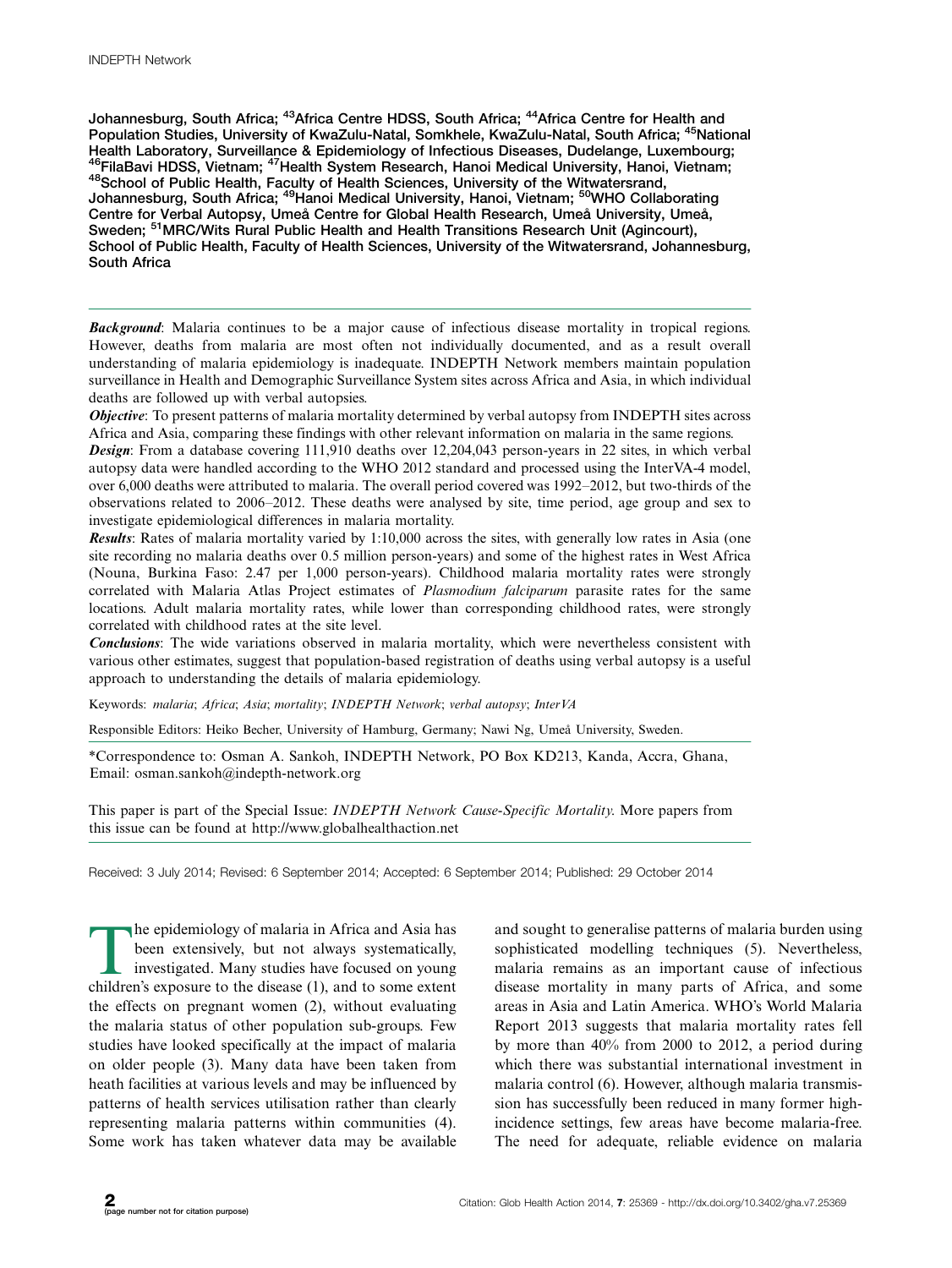

Fig. 1. Map showing participating sites, with age-sex-time standardised cause-specific mortality fractions and mortality rates for malaria.

mortality in various populations therefore remains as important as ever, and data at the population level are crucially needed to validate and understand top-down estimates.

As is the case for deaths from all diseases, malaria deaths are generally poorly verified and documented in Africa and some parts of Asia. Attributing a death to malaria after the event is not easy - in highly endemic areas, acute febrile deaths may be likely to be described as malaria and lead to over-attribution, whereas the converse may apply in settings where malaria is uncommon. It has been suggested that over-attribution of malaria as a clinical diagnosis in endemic areas may even be dangerous (7). Because most malaria deaths occur in areas not covered by routine death certification, verbal autopsy (VA) methods have been used in many settings as the only available source of cause of death data, but their validity in absolute terms for assigning malaria as a cause of death remains open to question. Rapid diagnostic tests (RDTs) are becoming increasingly widely used as a basis for malaria treatment decisions, and, where RDT results are known from an illness leading to death, either positive or negative RDT results may increase the available VA information and hence the accuracy of cause of death attribution. Consequently in the WHO 2012 VA standard, specific items on a recent positive or negative test result were introduced (8). However, it will be some time before sufficient VAs are collected which include those data items to assess their utility as part of the VA process.

In this paper, we present malaria-specific mortality rates derived from standardised VA data in 22 INDEPTH Network Health and Demographic Surveillance Sites (HDSS) across Africa and Asia (9). Although these HDSSs are not designed to form a representative network, each one follows a geographically defined population longitudinally, systematically recording all death events and undertaking VAs on deaths that occur. Sites with longer time-series may therefore be able to measure changes over time effectively. Our aim is to present the malaria mortality patterns at each site, comparing these community-level findings with other information on malaria in Africa and Asia.

#### Methods

The overall public-domain INDEPTH dataset (10) from which these malaria-specific analyses are drawn is described in detail elsewhere (11), with full details of methods used, which are also summarised here in Box 1. Briefly, the dataset documents 111,910 deaths in 12,204,043 person-years of observation across 22 sites, all processed in a standardised manner. The Karonga site in Malawi did not contribute VAs for children, and for that reason is excluded from further analyses here. The InterVA-4 'high' malaria setting was used for all the West African sites, plus the East African sites (with the exceptions, on the grounds of high altitude, of Nairobi, Kenya and Kilite-Awlaelo, Ethiopia), on the basis of local experience. All other sites used the 'low' setting; the 'very low' setting was not used. The InterVA-4 guideline is that the 'high' setting is appropriate for an expected malaria cause-specific mortality fraction (CSMF) higher than about 1%, though the setting chosen does not result in any great dichotomisation of outputs; the clinical equivalent would be a physician's knowledge that his/her current case comes from a setting where malaria is more or less likely, irrespective of particular symptoms.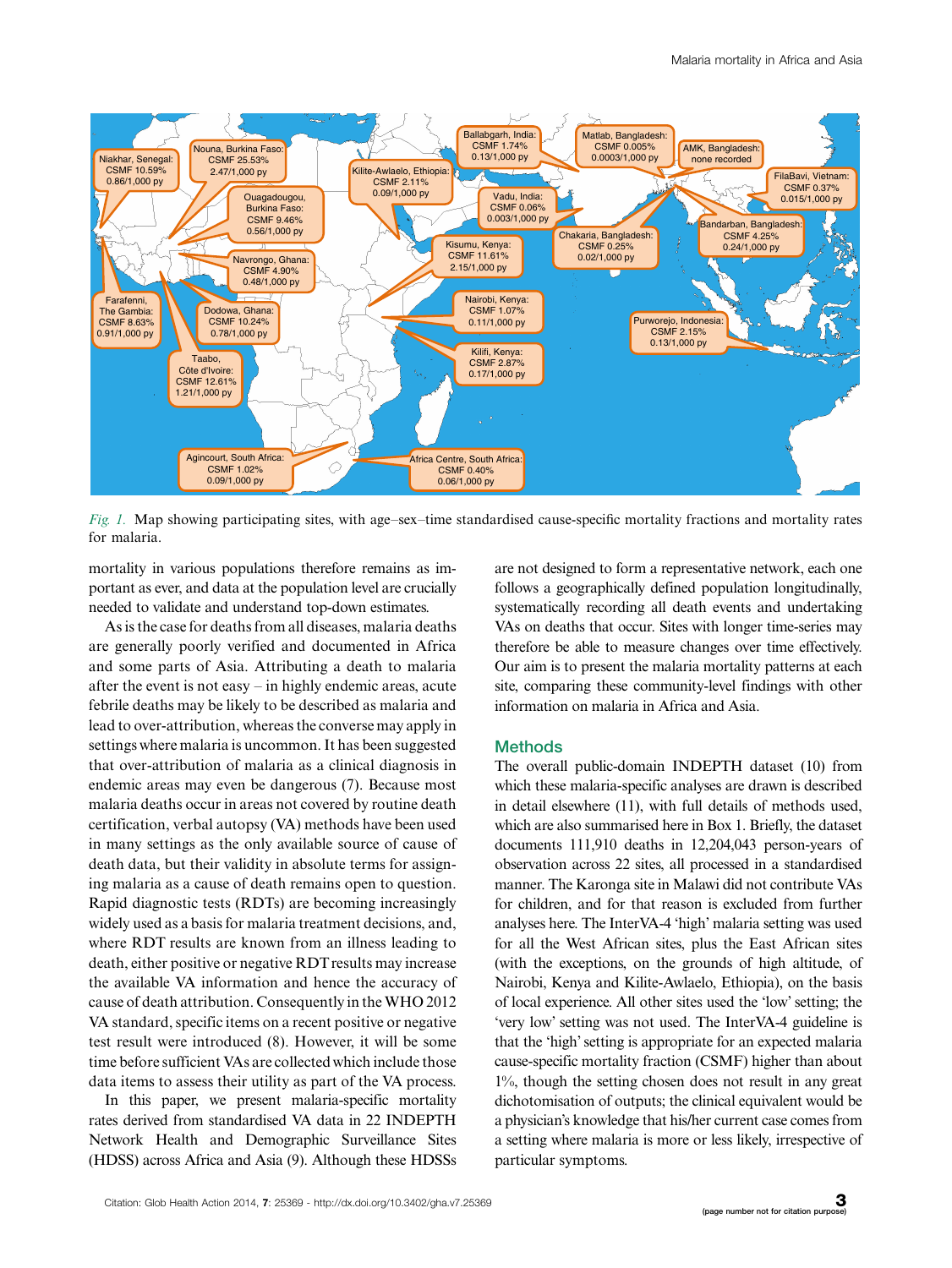Box 1. Summary of methodology based on the detailed description in the introductory paper (11)

# Age-sex-time standardisation

To avoid effects of differences and changes in age sex structures of populations, mortality fractions and rates have been adjusted using the INDEPTH 2013 population standard (12). A weighting factor was calculated for each site, age group, sex and year category in relation to the standard for the corresponding age group and sex, and incorporated into the overall dataset. This is referred to in this paper as age-sex-time standardisation in the contexts where it is used.

## Cause of death assignment

The InterVA-4 (version 4.02) probabilistic model was used for all the cause of death assignments in the overall dataset (13). InterVA-4 is fully compliant with the WHO 2012 Verbal Autopsy Standards and generates causes of death categorised by ICD-10 groups (14). The data reported here were collected before the WHO 2012 VA standard was available, but were transformed into the WHO 2012 and InterVA-4 format to optimise cross-site standardisation in cause of death attribution. For a small proportion of deaths VA interviews were not successfully completed; a few others contained inadequate information to arrive at a cause of death. InterVA-4 assigns causes of death (maximum 3) with associated likelihoods; thus cases for which likely causes did not total 100% were also assigned a residual indeterminate component. This served as a means of encapsulating uncertainty in cause of death at the individual level within the overall dataset, as well as accounting for 100% of every death.

## Overall dataset

The overall public-domain dataset (10) thus contains between one and four records for each death, with the sum of likelihoods for each individual being unity. Each record includes a specific cause of death, its likelihood and its age-sex-time weighting.

Deaths assigned to malaria were extracted from the overall data set together with data on person-time exposed by site, year, age and sex. Overall malaria mortality as reflected here amounted to a total of 6,330.8 age-sex-time standardised deaths, to which 8,076 individually recorded deaths contributed some component of probable malaria mortality. As each HDSS covers a total population, rather than a sample, uncertainty intervals are not shown.

In this context, all of these data are secondary datasets derived from primary data collected separately by each participating site. In all cases the primary data collection

was covered by site-level ethical approvals relating to ongoing health and demographic surveillance in those specific locations. No individual identity or household location data were included in the secondary data and no specific ethical approvals were required for these pooled analyses.

# **Results**

The CSMFs for malaria at each site are shown, together with the population-based malaria-specific mortality rate per 1,000 person-years, in Fig. 1. In West African sites, malaria CSMF ranged from 4.90% to 25.53%, with malaria-specific standardised mortality rates ranging from 0.48 to 2.47 per 1,000 person-years. In Eastern and Southern Africa, CSMFs were 0.40-11.61%, with rates from 0.06 to 2.15 per 1,000 person-years. In Asia, CSMFs were 0-4.25%, with rates from 0 to 0.24 per 1,000 personyears. One site, AMK in Bangladesh, recorded no malaria deaths in over 0.5 million person-years of observation.

Table 1 breaks down malaria-specific mortality rates by age group and site. Malaria mortality rates among infants varied considerably, from 0 to 1.4 per 1,000 person-years, with the highest rates not necessarily being in the locations with highest overall malaria mortality. The largest numbers of malaria deaths at most sites occurred in the 1-4 year age group, though the highest malaria mortality rate in that age group was 0.43 per 1,000 person-years at Taabo, Côte d'Ivoire. Malaria mortality rates in the 5–14 year age group were generally lower than the rates for younger children. Similarly, malaria mortality rates among adults were generally lower than those for children, although they tended to increase among the elderly. Figure 2 shows malaria-specific mortality rates for each site by age group, split into time periods (1992-1999; 2000-2005 and 2006- 2012), depending on periods when individual sites operated. Logarithmic scales have been used to visualise both high and low levels of malaria mortality while using the same scale for each site. For most sites and most periods there were generally U-shaped relationships between malaria mortality rates and age; naturally more random variation was evident in sites with generally low malaria mortality because of relatively small numbers of cases.

We undertook a sensitivity analysis to examine the effects of the 'high' and 'low' InterVA-4 malaria settings across this large and diverse dataset. Re-running the InterVA-4 model with the 'high' and 'low' settings reversed at site level gave the results shown in Fig. 3. Incorrect use of the 'high' setting in low malaria populations appeared to result in high relative rates of falsely attributed malaria, although the numbers involved would still be relatively small at the lowest endemicities. Conversely using the 'low' setting in high malaria populations reduced the number of malaria assignments. Although the rate ratios changed less in high endemicity settings, the numbers of cases involved would be important with increasing rates.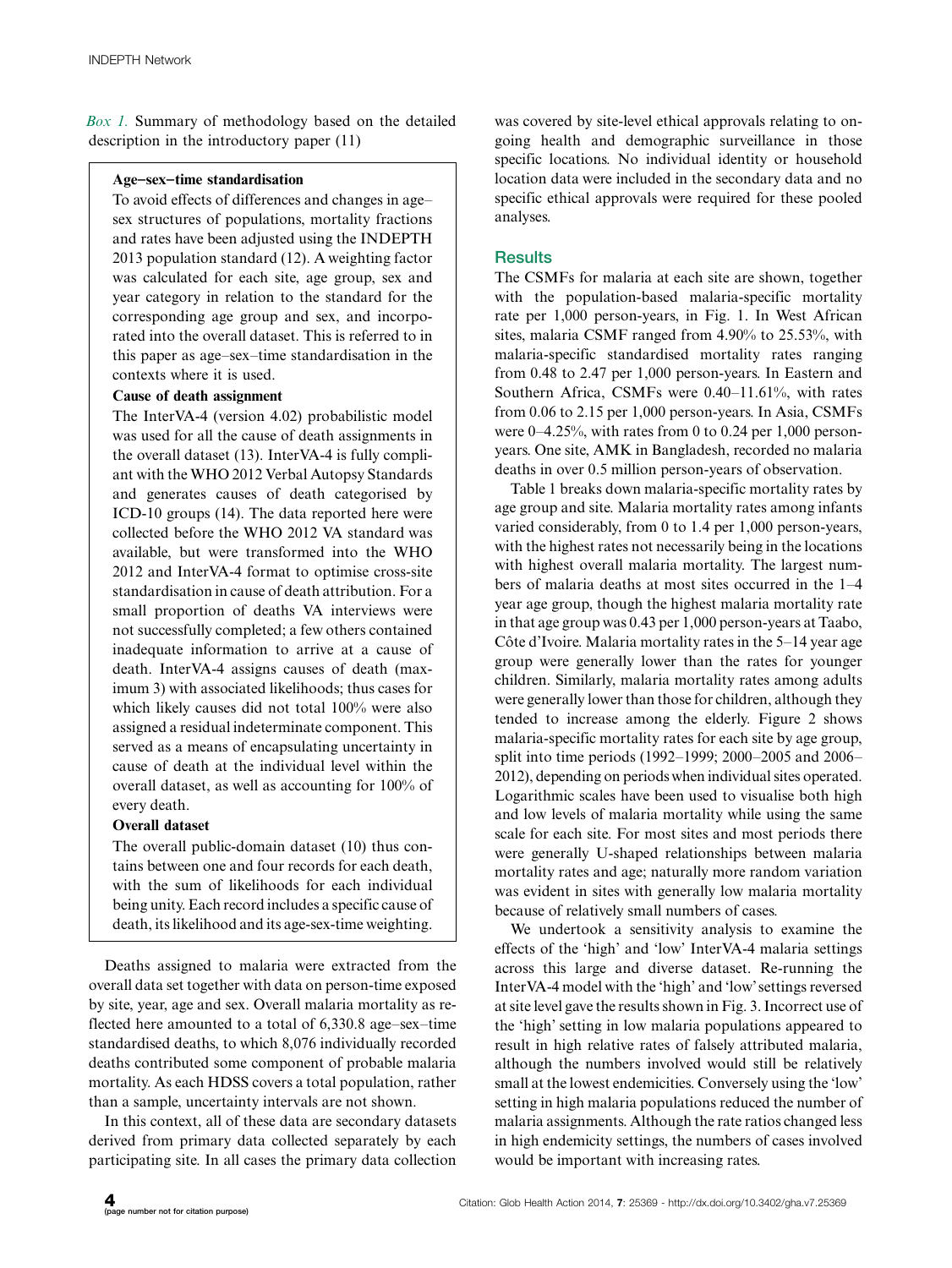|                                       | Age group at death |               |              |               |                 |             |  |  |
|---------------------------------------|--------------------|---------------|--------------|---------------|-----------------|-------------|--|--|
| Country: Site                         | Infant             | $1-4$ years   | $5-14$ years | $15-49$ years | $50 - 64$ years | $65+$ years |  |  |
| Bangladesh: Matlab                    |                    |               |              |               |                 |             |  |  |
| Deaths                                | 0.00               | 0.41          | 0.00         | 0.00          | 0.00            | 0.00        |  |  |
| Rate/1,000 py                         | 0.00               | 0.00          | 0.00         | 0.00          | 0.00            | 0.00        |  |  |
| Bangladesh: Bandarban                 |                    |               |              |               |                 |             |  |  |
| Deaths                                | 0.98               | 1.00          | 2.46         | 3.76          | 1.47            | 3.25        |  |  |
| Rate/1,000 py                         | 0.79               | 0.17          | 0.18         | 0.11          | 0.25            | 1.03        |  |  |
| Bangladesh: Chakaria                  |                    |               |              |               |                 |             |  |  |
| Deaths                                | 0.43               | 1.23          | 1.99         | 0.00          | 0.00            | 0.28        |  |  |
| Rate/1,000 py                         | 0.08               | 0.06          | 0.03         | 0.00          | 0.00            | 0.03        |  |  |
| Bangladesh: AMK                       |                    |               |              |               |                 |             |  |  |
| Deaths                                | 0.00               | 0.00          | 0.00         | 0.00          | 0.00            | 0.00        |  |  |
| Rate/1,000 py                         | 0.00               | 0.00          | 0.00         | 0.00          | 0.00            | 0.00        |  |  |
| Burkina Faso: Nouna                   |                    |               |              |               |                 |             |  |  |
| Deaths                                | 507.76             | 859.38        | 140.73       | 108.93        | 76.24           | 287.96      |  |  |
| Rate/1,000 py                         | 0.75               | 0.20          | 0.11         | 0.07          | 0.42            | 0.70        |  |  |
| Burkina Faso: Ouagadougou             |                    |               |              |               |                 |             |  |  |
| Deaths                                | 19.48              | 68.03         | 17.90        | 8.56          | 2.72            | 4.43        |  |  |
| Rate/1,000 py                         | 0.72               | 0.19          | 0.10         | 0.04          | 0.24            | 0.90        |  |  |
| Côte d'Ivoire: Taabo                  |                    |               |              |               |                 |             |  |  |
| Deaths                                | 22.74              | 63.22         | 8.24         | 22.79         | 2.99            | 8.56        |  |  |
| Rate/1,000 py                         | 1.42               | 0.43          | 0.14         | 0.11          | 0.43            | 1.35        |  |  |
| Ethiopia: Kilite-Awlaelo              |                    |               |              |               |                 |             |  |  |
| Deaths                                | 1.83               | 2.22          | 1.22         | 1.00          | 0.70            | 4.93        |  |  |
| Rate/1,000 py                         | 0.57               | 0.13          | 0.03         | 0.02          | 0.06            | 0.41        |  |  |
| The Gambia: Farafenni                 |                    |               |              |               |                 |             |  |  |
| Deaths                                | 35.28              | 113.11        | 38.72        | 43.35         | 19.85           | 43.46       |  |  |
|                                       | 1.06               | 0.33          | 0.15         | 0.09          | 0.55            | 1.15        |  |  |
| Rate/1,000 py                         |                    |               |              |               |                 |             |  |  |
| Ghana: Navrongo                       |                    |               |              |               |                 |             |  |  |
| Deaths                                | 121.42             | 283.42        | 39.50        | 12.34         | 9.45            | 32.61       |  |  |
| Rate/1,000 py                         | 0.42               | 0.10          | 0.04         | 0.02          | 0.06            | 0.14        |  |  |
| Ghana: Dodowa                         |                    |               |              |               |                 |             |  |  |
| Deaths                                | 4.74               | 49.53         | 28.83        | 154.67        | 45.91           | 138.68      |  |  |
| Rate/1,000 py<br>India: Ballabgarh    | 0.28               | 0.14          | 0.06         | 0.03          | 0.21            | 0.26        |  |  |
| Deaths                                | 5.41               |               | 3.64         | 4.25          | 0.00            | 5.38        |  |  |
| Rate/1,000 py                         | 0.45               | 17.89<br>0.20 | 0.04         | 0.02          | 0.00            | 0.26        |  |  |
| India: Vadu                           |                    |               |              |               |                 |             |  |  |
| Deaths                                |                    |               | 0.00         | 0.91          | 0.00            | 0.00        |  |  |
|                                       | 0.00<br>0.00       | 0.00<br>0.00  | 0.00         | 0.01          | 0.00            | 0.00        |  |  |
| Rate/1,000 py<br>Indonesia: Purworejo |                    |               |              |               |                 |             |  |  |
| Deaths                                |                    |               |              | 4.34          |                 | 13.50       |  |  |
|                                       | 2.42               | 3.13          | 2.00         |               | 5.64            |             |  |  |
| Rate/1,000 py                         | 0.85               | 0.19          | 0.05         | 0.02          | 0.14            | 0.19        |  |  |
| Kenya: Kilifi                         |                    |               |              |               |                 |             |  |  |
| Deaths                                | 38.53              | 90.21         | 36.03        | 14.84         | 3.97            | 12.72       |  |  |
| Rate/1,000 py                         | 0.17               | 0.04          | 0.02         | 0.01          | 0.05            | 0.18        |  |  |
| Kenya: Kisumu                         |                    |               |              |               |                 |             |  |  |
| Deaths                                | 672.20             | 1177.46       | 177.79       | 321.30        | 99.16           | 181.89      |  |  |
| Rate/1,000 py                         | 0.38               | 0.10          | 0.04         | 0.03          | 0.14            | 0.17        |  |  |
| Kenya: Nairobi                        |                    |               |              |               |                 |             |  |  |
| Deaths                                | 16.42              | 16.50         | 4.59         | 7.23          | 3.91            | 0.26        |  |  |
| Rate/1,000 py                         | 0.80               | 0.18          | 0.04         | 0.02          | 0.15            | 0.05        |  |  |

# Table 1. Malaria-specific deaths and mortality rates per 1,000 person-years, by age group and site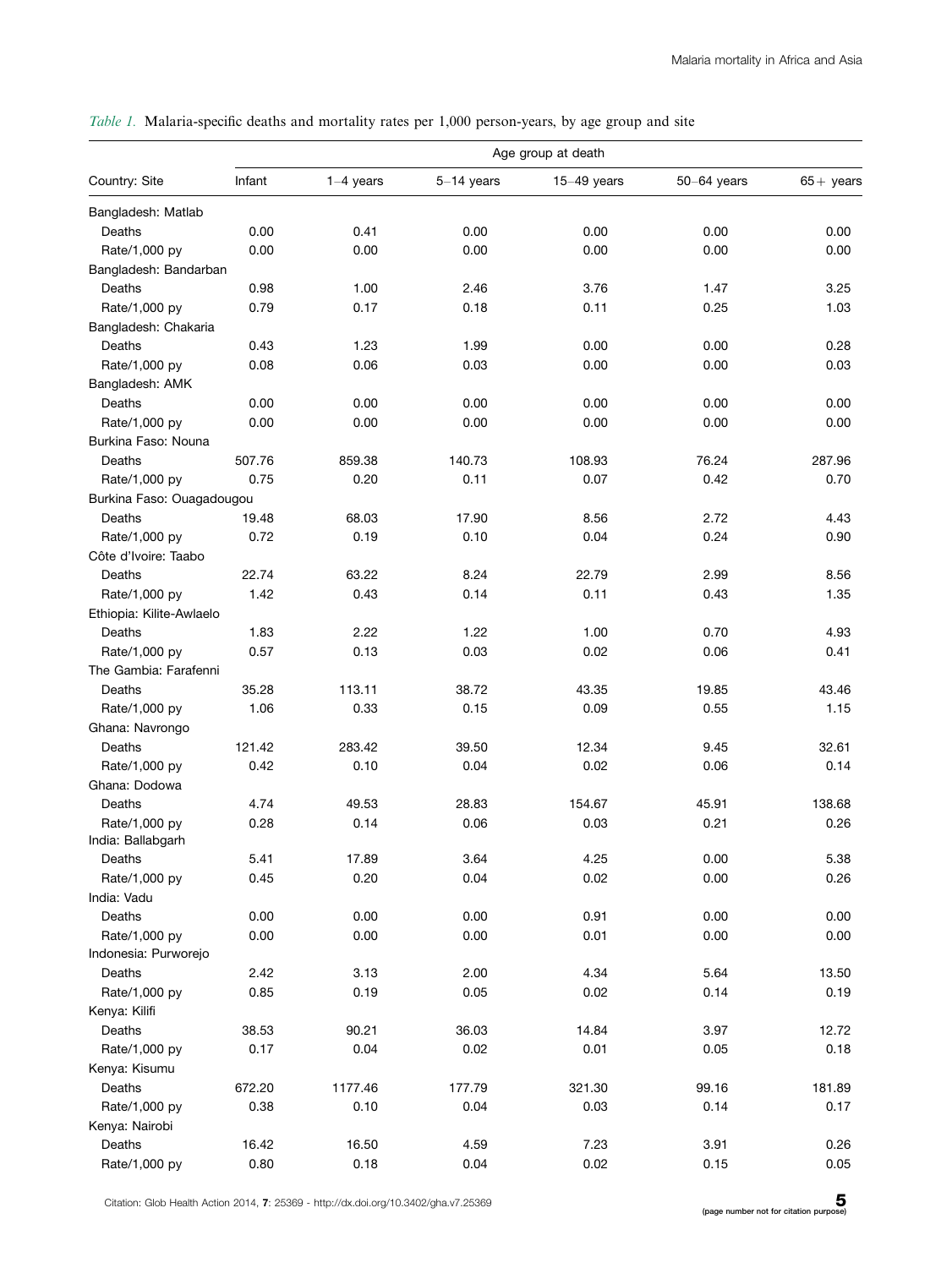|                             | Age group at death |             |              |               |               |             |  |  |  |
|-----------------------------|--------------------|-------------|--------------|---------------|---------------|-------------|--|--|--|
| Country: Site               | Infant             | $1-4$ years | $5-14$ years | $15-49$ years | $50-64$ years | $65+$ years |  |  |  |
| Senegal: Niakhar            |                    |             |              |               |               |             |  |  |  |
| Deaths                      | 23.25              | 126.45      | 21.32        | 16.31         | 4.04          | 28.49       |  |  |  |
| Rate/1,000 py               | 1.05               | 0.33        | 0.15         | 0.09          | 0.22          | 0.68        |  |  |  |
| South Africa: Africa Centre |                    |             |              |               |               |             |  |  |  |
| Deaths                      | 8.67               | 13.84       | 7.37         | 9.44          | 1.53          | 7.22        |  |  |  |
| Rate/1,000 py               | 0.33               | 0.12        | 0.03         | 0.02          | 0.03          | 0.17        |  |  |  |
| South Africa: Agincourt     |                    |             |              |               |               |             |  |  |  |
| Deaths                      | 12.45              | 29.39       | 19.45        | 54.40         | 7.56          | 4.93        |  |  |  |
| Rate/1,000 py               | 0.28               | 0.14        | 0.05         | 0.03          | 0.08          | 0.08        |  |  |  |
| Vietnam: FilaBavi           |                    |             |              |               |               |             |  |  |  |
| Deaths                      | 0.00               | 0.00        | 0.00         | 0.55          | 0.00          | 2.46        |  |  |  |
| Rate/1,000 py               | 0.00               | 0.00        | 0.00         | 0.01          | 0.00          | 0.14        |  |  |  |

#### Table 1 (Continued )

Table 2 shows estimates of malaria-specific mortality rates for the countries with INDEPTH sites reporting here, for the under-5 and 5-plus age groups for comparison with other sources of malaria mortality estimates. INDEPTH estimates for countries with multiple sites were derived as population-weighted average rates.

The Malaria Atlas Project (MAP) produced georeferenced estimates of Plasmodium falciparum parasite rates (PfPR) across endemic areas for children aged 2-10 years in 2010 (15). Since all the INDEPTH HDSSs cover defined small areas, it was possible to extract a PfPR value for each endemic site from the MAP data. Where sites covered more than one cell of the MAP surface, all the cells relating to the site were averaged. Data were available for 14 sites with childhood malaria mortality data; data were not available for seven sites in Vietnam, India, Bangladesh and Ethiopia, presumably because of very low or uncertain endemicity. Figure 4 shows the



Fig. 2. Malaria mortality rates by site, age group and period at 20 INDEPTH Network sites.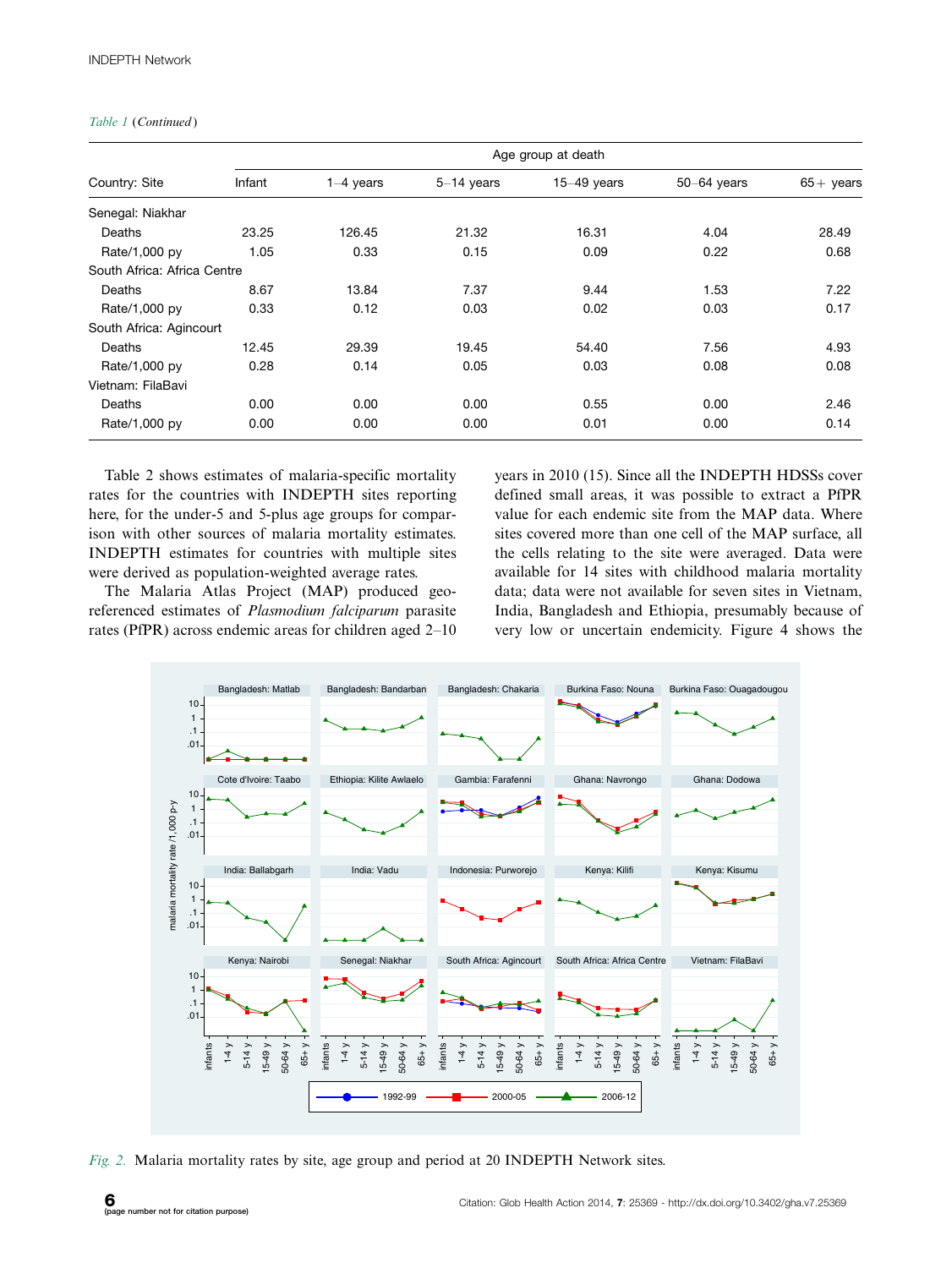

Fig. 3. Sensitivity analysis showing the effect of choosing the 'wrong' malaria endemicity setting ('high' and 'low' reversed) in processing VA data using the InterVA-4 model, by site.

correlation between per-site malaria mortality rates for the 1-14 year age group as determined by InterVA-4 and the MAP PfPR values for the same geographic locations. The line in Fig. 4 represents a highly significant correlation ( $R^2 = 0.69$ ,  $p = 0.002$ ), fitting the relationship:

Malaria mortality rate =  $e^{[(PfPR \times 0.6274)+0.7023]}$ 

An important area of uncertainty in malaria epidemiology is the ratio of malaria-specific mortality rates between children and adults. Seventeen sites recorded malaria deaths in both under-15 and over-15 year age categories. Apart from one outlier (Dodowa, Ghana, where the malaria-specific mortality rate ratio for over-15: under-15 age categories was 2.5), in the remaining 16 sites the malaria-specific mortality rate ratios for over-15:under-15 age categories were in the range 0.05 to 0.82, while overall malaria-specific mortality rates ranged from

0.018 to 2.47 per 1,000 person-years. Figure 5 shows the correlation between adult and child malaria rates for these 17 sites, shown on logarithmic scales for clarity. As expected, the sites from West Africa dominate the topright quadrant, together with Kisumu, on the shores of Lake Victoria in Kenya. Other African and Asian sites largely occupy the lower-left quadrant, with the Chakaria site in Bangladesh showing very low malaria mortality rates for both adults and children. The per-site correlation (represented by the line in Fig. 5) between age-sex-time standardised adult and child malaria mortality rates was highly significant ( $R^2 = 0.65$ ,  $p = 0.0001$ ), fitting the relationship:

> Adult malaria mortality rate  $= e^{[(\text{child malaria mortality rate} \times 1.002) - 1.157]}$

## **Discussion**

These results represent widely-based evidence on malaria mortality, which has not previously been documented at the population level on this scale, using standardised methods. The interpretation of findings at individual sites depends on local characteristics (16-36). Two sites, Ouagadougou in Burkina Faso and Nairobi in Kenya, followed urban populations and recorded lower levels of malaria than some of their rural neighbours. Bandarban in Bangladesh is located in a frontier zone close to the Myanmar border, which may explain higher rates of malaria compared with other sites in Bangladesh; this is consistent with WHO malaria mapping for Bangladesh (37). The very low overall levels of malaria mortality in Bangladesh are not only consistent with expectations, but form an important part of these analyses in that they suggest our methods are capable of assigning malaria as a cause of death with high specificity. Kisumu in Kenya is located on the shores of Lake Victoria, in an area known to

|  | Table 2. Within-country estimates of malaria-specific mortality rates derived from WHO/CHERG (42, 43), IHME (44) |  |  |  |  |  |
|--|------------------------------------------------------------------------------------------------------------------|--|--|--|--|--|
|  | compared with population-weighted average country rates from INDEPTH sites                                       |  |  |  |  |  |

|               |               | <b>WHO/CHERG</b> |               | <b>IHME</b>      | <b>INDEPTH</b> |                  |  |
|---------------|---------------|------------------|---------------|------------------|----------------|------------------|--|
| Country       | Under 5 years | 5 years and over | Under 5 years | 5 years and over | Under 5 years  | 5 years and over |  |
| Bangladesh    | 0.05          | 0.004            | 0.05          | 0.02             | 0.02           | 0.006            |  |
| Burkina Faso  | 9.94          | 0.15             | 8.34          | 1.19             | 6.08           | 1.00             |  |
| Côte d'Ivoire | 6.92          | 0.13             | 5.49          | 0.92             | 5.04           | 0.57             |  |
| Ethiopia      | 0.38          | ?                | 1.86          | 0.36             | 0.32           | 0.06             |  |
| Ghana         | 2.90          | 0.11             | 2.99          | 0.58             | 2.40           | 0.30             |  |
| India         | 0.06          | 0.02             | 0.04          | 0.04             | 0.53           | 0.03             |  |
| Indonesia     | 0.11          | 0.03             | 0.80          | 0.04             | 0.74           | 0.08             |  |
| Kenya         | 0.47          | ?                | 1.86          | 0.44             | 3.35           | 0.31             |  |
| Senegal       | 2.39          | 0.05             | 1.96          | 0.59             | 2.95           | 0.39             |  |
| The Gambia    | 4.31          | 0.14             | 5.55          | 0.46             | 2.34           | 0.61             |  |
| Vietnam       | 0.004         | 0.000            | 0.003         | 0.013            | 0              | 0.015            |  |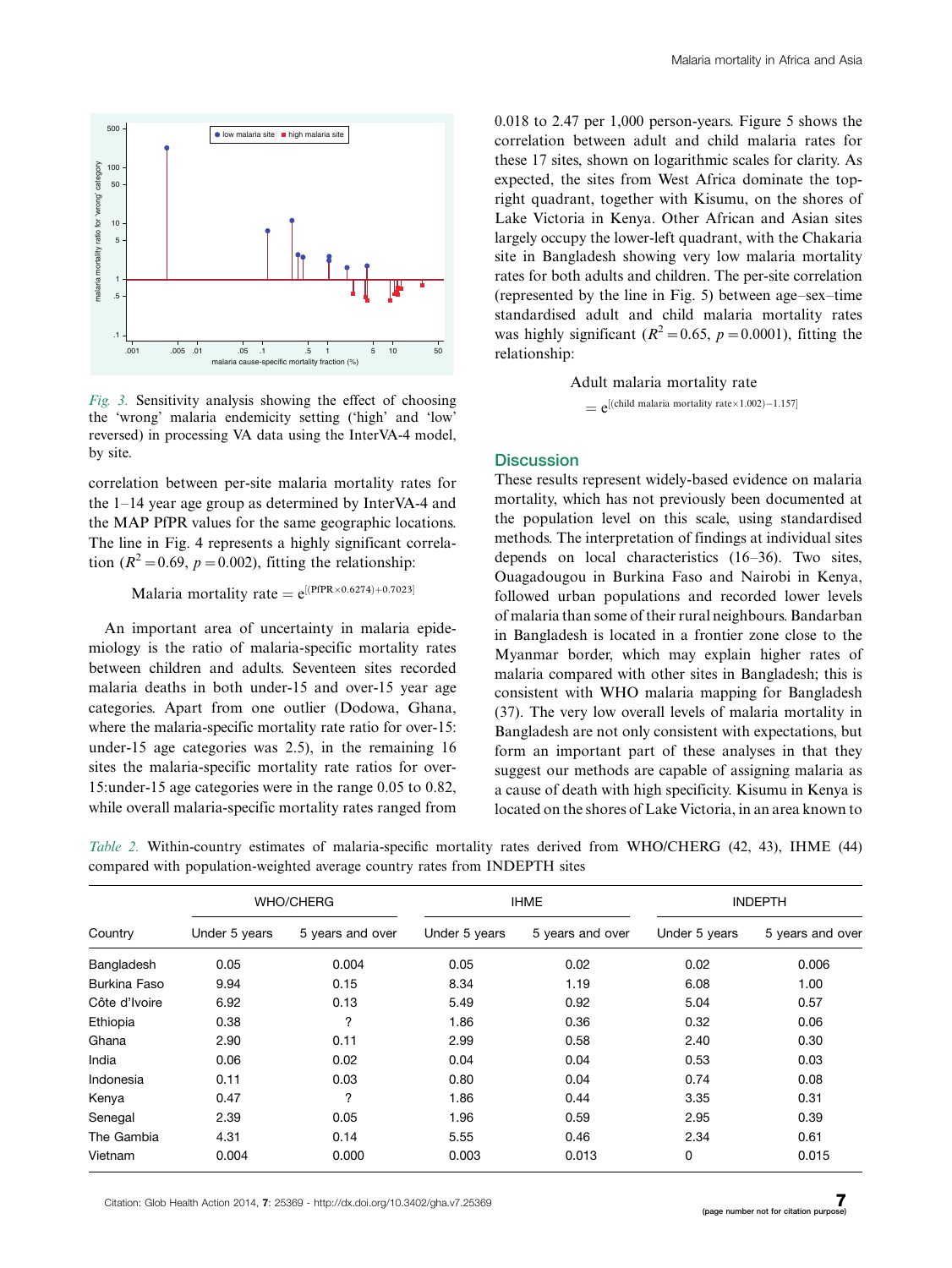

Fig. 4. Scatter plot of age-sex-time standardised InterVA malaria mortality rates per 1,000 person-years for children aged 1-14 years versus Plasmodium falciparum parasite rate data for children aged 2-10 years, for 14 INDEPTH HDSS sites reporting malaria mortality which also had georeferenced parasite rate data for 2010 in the Malaria Atlas Project (15). Line shows correlation,  $R^2 = 0.56$ . (1. Africa Centre, South Africa; 2. Agincourt, South Africa; 3. Nairobi, Kenya; 4. Purworejo, Indonesia; 5. Bandarban, Bangladesh; 6. Kilifi, Kenya; 7. Dodowa, Ghana; 8. Navrongo, Ghana; 9. Farafenni, The Gambia; 10. Ouagadougou, Burkina Faso; 11. Niakhar, Senegal; 12. Taabo, Côte d'Ivoire; 13. Kisumu, Kenya; 14. Nouna, Burkina Faso).

have higher malaria transmission than most other parts of the country, such as the coastal area around Kilifi (38). Kilite-Awlaelo is located in the Ethiopian highlands, at an altitude around 2,000 m above sea level, at which malaria is typically unstable and epidemic in nature. The two South African sites are located on the margins of malaria transmission, and some of the relatively few cases that occurred may reflect travel, for example to neighbouring Mozambique (39).

The validity of VA cause of death assignment specifically for malaria is difficult to determine precisely. The InterVA model has previously been used in a WHO study of malaria treatment, showing a significant difference in malaria-specific mortality following a treatment delivery intervention (40). A review of VA methodological validations in relation to hospital data found some examples relating to malaria, but a generalisable formal validation for malaria mortality remains elusive (41). In principle validity of VA methods for malaria as a cause of death could be established in a large VA dataset from an endemic area which included systematic parasitaemia testing across all age groups. Operationally this could be incorporated in a minimally-invasive autopsy approach (42). The Population Health Metrics Research Consortium (PHMRC) collected a 'gold standard' VA dataset of 12,530 tertiary facility cases, which contained 216 cases meeting the PHMRC definitions of a malaria death

(basically diagnoses based on parasitaemia and fever) (43, 44). Unfortunately however there were no data on the presence or absence of malaria parasitaemia in cases attributed to other causes, nor on parasite species for the malaria cases. Most (64%) of the adult malaria deaths in this series came from hospitals in India, while the childhood cases were mainly from Dar-es-Salaam city (88%), though it should be noted that this study did not aim to represent any particular population. Only 25% of the malaria deaths mentioned the word 'malaria' in the open-ended part of the subsequent VA interview (which did not contain any specific question on malaria), while 69% of malaria case VAs for adults and 54% for children reported severe respiratory symptoms. This may partly reflect the tertiary facility settings of these cases, where some cases may have progressed to respiratory complications of malaria (45), or VA respondents may simply have noted hospital treatment for breathing difficulties in the trajectory towards death (46). Consequently, the PHMRC dataset is not particularly useful in terms of validating VA in general for malaria.

The WHO 2012 VA standard (8) includes indicators relating to positive or negative malaria test results during the final illness, as well as other relevant symptomatic parameters. However, because these data were collected before the WHO 2012 standard was directly implemented for data capture, specific responses for these indicators were missing in over 90% of cases. However, a previous sensitivity analysis showed that InterVA-4 was generally relatively robust in relation to missing data items (46). Nevertheless, the malaria-specific outputs here, using the WHO 2012 standard and the corresponding InterVA-4 model, show huge differences between locations and age groups, as might be expected. These plausible patterns suggest that there may be at least a reasonable degree of validity in terms of InterVA-4's assignment of malaria deaths. The application of a standard probabilistic model such as InterVA-4 at least guarantees that inter-site differences are reflections of variations in the VA source data (13). If, alternatively, physicians at each site were used to assign cause of death, it would be easy for inter- and intra-physician variations to contribute to apparent differences between sites and over time. This is the first time such a large VA dataset relating to malaria has been compiled that spans complete populations in Africa and Asia, covers a wide spectrum of endemicity, and uses standardised cause of death attribution. The sensitivity analysis reported here is important in justifying the design assumptions in InterVA-4 that require local settings for malaria (and HIV) endemicity. The crossover region between the 'high' and 'low' settings, recommended at 1%, has been seen as a difficult concept by some InterVA-4 users. However, the sensitivity analysis shown in Fig. 3 suggests that this setting is both important and appropriate, and analogous to a clinician's local knowledge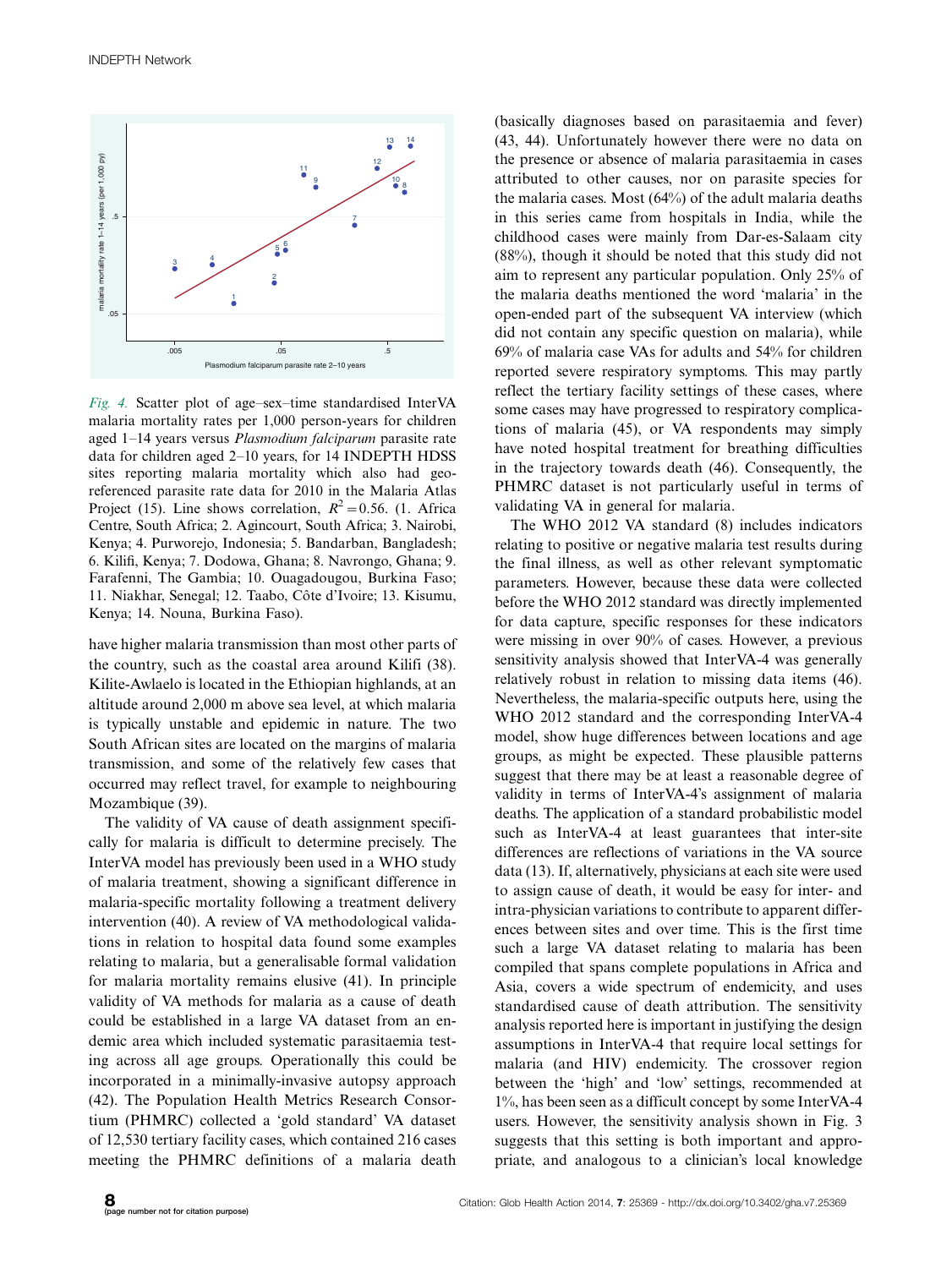

Fig. 5. Scatter plot of age-sex-time standardised malaria mortality rates per 1,000 person-years for adults (15 years and over) and children (under 15 years), for 17 INDEPTH HDSS sites reporting malaria mortality among adults and children. Line shows correlation,  $R^2 = 0.65$ .

of malaria endemicity, irrespective of the history and symptomatology of the next patient.

There are other major pieces of work describing malaria mortality in Africa and Asia, using totally different methods, with which these findings can be compared and contrasted. The WHO World Malaria Report 2013 (6) sets out WHO's most recent compilation of malaria reports from its member countries, together with associated data estimates in the WHO Global Health Observatory (47) and, for children, from the Child Epidemiology Reference Group (CHERG) (48). The Institute of Health Metrics and Evaluation (IHME) has also published global and country estimates of malaria mortality covering a similar time period, based on mathematical modelling of available data (49). Both of these sources take the approach of gathering whatever malaria mortality data may be available across all endemic areas (to which this dataset now adds), and then making best estimates to fill in the considerable gaps in the available data.

Table 2 enables comparisons of malaria-specific mortality rates for the countries with INDEPTH sites reporting here, for the under-5 and 5-plus age groups, with other sources of estimates. South Africa is not included because the majority of the country is malaria-free, while the two INDEPTH sites represent marginal transmission areas, making national estimates difficult to interpret. WHO and CHERG publish separate data estimates for all-age malaria deaths and under-5 malaria deaths, respectively; while these are largely congruent, allowing the calculation of 5-plus deaths, for Kenya and Ethiopia the number of under-5 deaths exceeded total deaths, so that no rate could be calculated for the 5-plus age group. Comparisons between these three data sources have to be interpreted with care. The WHO/CHERG and IHME numbers come from estimates based on such data as are available, modelled to represent the national situation as far as is possible, and may include facility and community sources, as well as diverse methods of cause of death assignment. The INDEPTH numbers come from the specific HDSS populations as described above, which are not intended to be nationally representative, but which are collected and processed in a standardised way across the various countries represented. In the case of Kenya, for example, the higher INDEPTH rate for under-5s reflects high malaria mortality in the Kisumu area. While it would be inappropriate to over-interpret comparisons of the rates presented in Table 2, it is clear that there are substantial similarities between all three sources. IHME and INDEPTH figures tend towards higher rates for the 5-plus age group, though the reasons for this are not clear. In INDEPTH's case, InterVA-4 appears to be detecting a number of acute febrile illnesses among older people and attributing them as malaria; but there is absolutely no associated biomedical evidence that these deaths are indeed directly due to malaria.

However, Fig. 4 showed a strong correlation between InterVA-4 estimates of childhood malaria mortality and geo-referenced parasite prevalence estimates from MAP (15). There are three possible consequences to consider. Firstly, if one accepts the validity of the parasite prevalence estimates, then the observed correlation suggests that for children (notwithstanding the slightly different age groups of 1-14 years for mortality and 2-10 years for parasite prevalence), InterVA-4 is capturing a directly related pattern of malaria mortality, across a 100-fold range of endemicity. The second option is to accept the validity of the InterVA-4 malaria mortality findings reported here, in which case they add veracity to the parasite prevalence estimates. Thirdly, if both the InterVA-4 and MAP findings are considered to be reasonably valid, then this correlation establishes an interesting relationship between childhood parasite prevalence and malaria mortality. This relationship seems to hold over a wide range of sites, even though it might be reasonable to presume that local factors such as the effectiveness of treatment and control programmes could also play a part. Previous work (among hospitalised cases) in Tanzania showed relationships between age, transmission intensity and malaria mortality (50). Another modelling study sought to establish relationships between malaria transmission and mortality, though starting from a rather disparate group of datasets (51).

Figure 5 showed a strong correlation between InterVA-4 adult and childhood malaria mortality rates at the site level. If InterVA-4 were generally misclassifying a wide range of acute adult febrile illnesses as malaria, this would not be the expected pattern. If there were appreciable misclassification, the so-called 'malaria' deaths in adults might be expected to occur at a rate largely independent of childhood malaria mortality, in the absence of any hypothesis as to other causes of acute adult febrile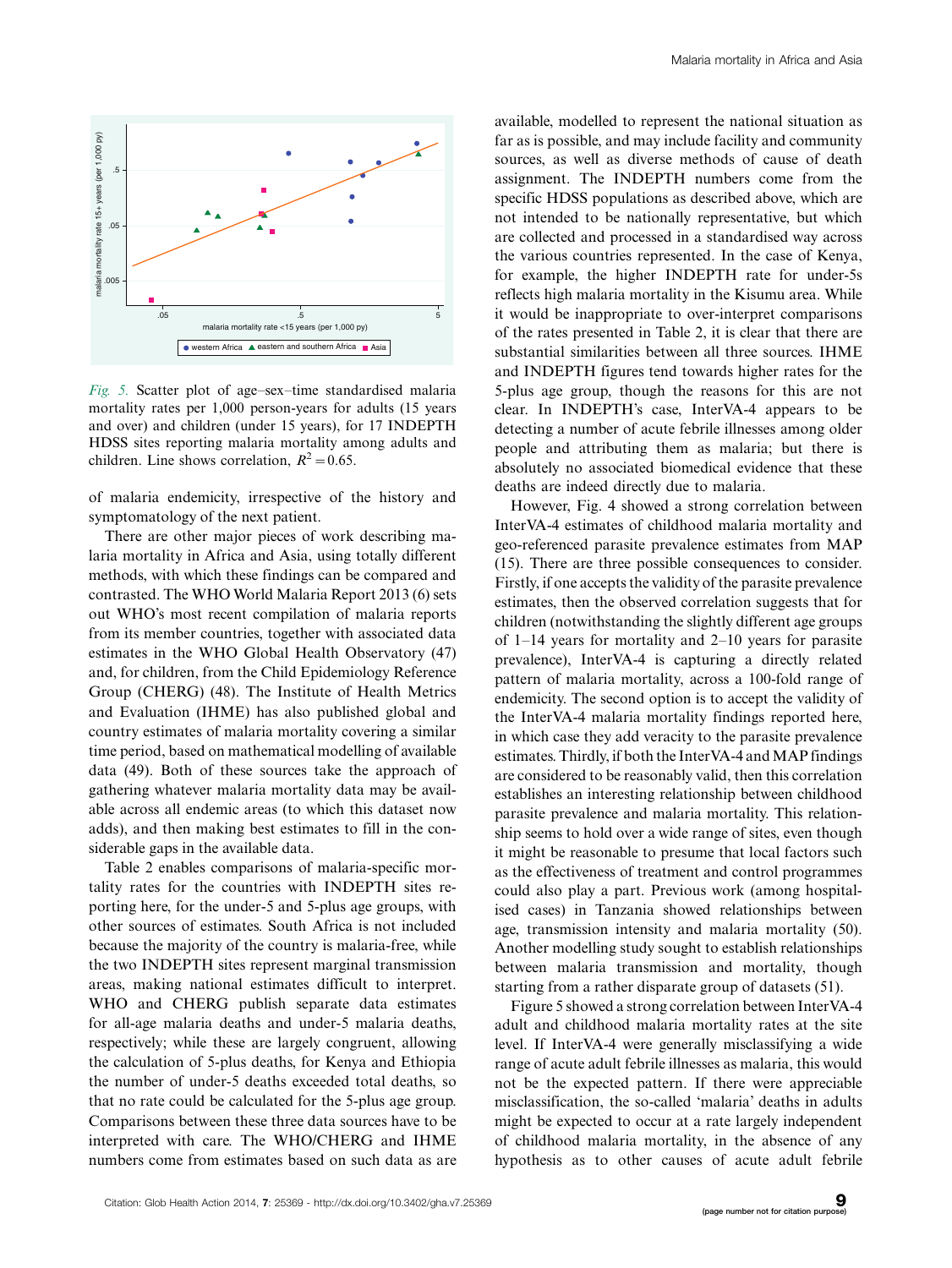mortality that happened to correlate geographically with childhood malaria. However, there were clearly much higher rates of what InterVA-4 was calling 'malaria' among adults in West Africa, where malaria transmission is known to be the highest in the world. A more detailed analysis of malaria mortality by age from the Kisumu site in Kenya showed complex and changing relationships between malaria mortality and age (52). Because malaria surveillance among older people has generally not been given high priority, there appears to be a need for further population-based research to further resolve this question.

The public availability of these malaria mortality data creates interesting opportunities for further analyses. Apart from contributing to the overall body of malaria mortality data, there are several other ways in which they may be specifically useful. While one can debate the generalisability of HDSS sites (53), the cross-site relationships established here between gridded parasite prevalence data and childhood malaria mortality, and between child and adult malaria mortality rates, could well be incorporated into wider estimations of malaria mortality.

#### **Conclusions**

Measuring malaria mortality effectively continues to be a global problem. As remarked in the context of malaria transmission modelling (54), malaria mortality events frequently fall under the radar of health information systems. The data presented here, from a wide range of INDEPTH HDSSs across Africa and Asia, demonstrate the value of detailed longitudinal surveillance in defined populations, rather than relying on more disparate sources. VA may not be an ideal tool for tracking malaria, but nevertheless the malaria-specific mortality rate estimates obtained here using theWHO 2012 standard and the InterVA-4 model closely correspond to other sources of estimates, despite the 1:10,000 range in the magnitude of rates measured using the same methods in different settings. More widespread use of these population-based approaches would add considerably to global understanding of malaria, and thereby inform control and elimination programmes.

#### Acknowledgements

We are grateful to all the residents of INDEPTH HDSS sites who have contributed personal information to this mortality dataset, and to the field staff who undertook so many verbal autopsy interviews and data management staff who handled the data at every participating site. INDEPTH acknowledges all the site scientists who have participated in bringing this work together, and who participated in analysis workshops in Ghana, Belgium, Thailand and the United Kingdom. The INDEPTH Network is grateful for core funding from Sida, the Wellcome Trust, and the William & Flora Hewlett Foundation. The Umeå Centre for Global Health Research is core funded by Forte, the Swedish Research Council for Health, Working Life and Welfare (grant 2006-1512). PB's residency at the University of the Witwatersrand Rural Knowledge Hub to analyse and draft these results was supported by the European Community Marie Curie Actions IPHTRE project (no. 295168). icddr,b is thankful to

the Governments of Australia, Bangladesh, Canada, Sweden and the UK for providing core/unrestricted support. The Ouagadougou site acknowledges the Wellcome Trust for its financial support to the Ouagadougou HDSS (grant number WT081993MA). The Kilite Awlaelo HDSS is supported by the US Centers for Disease Control and Prevention (CDC) and the Ethiopian Public Health Association (EPHA), in accordance with the EPHA-CDC Cooperative Agreement No.5U22/PS022179\_10 and Mekelle University, though these findings do not necessarily represent the funders' official views. The Farafenni HDSS is supported by the UK Medical Research Council. The Kilifi HDSS is supported through core support to the KEMRI-Wellcome Trust Major Overseas Programme from the Wellcome Trust. TNW is supported by a Senior Fellowship (091758) and CN through a Strategic Award (084538) from the Wellcome Trust. This paper is published with permission from the Director of KEMRI. The Kisumu site wishes to acknowledge the contribution of the late Dr. Kubaje Adazu to the development of KEMRI/CDC HDSS, which was implemented and continues to be supported through a cooperative agreement between KEMRI and CDC. The Nairobi Urban Health and Demographic Surveillance System (NUHDSS), Kenya, since its inception has received support from the Rockefeller Foundation (USA), the Welcome Trust (UK), the William and Flora Hewlett Foundation (USA), Comic Relief (UK), the Swedish International Development Cooperation Agency (SIDA) and the Bill and Melinda Gates Foundation (USA). The Agincourt site acknowledges that the School of Public Health and Faculty of Health Sciences, University of the Witwatersrand, and the Medical Research Council, South Africa, have provided vital support since inception of the Agincourt HDSS. Core funding has been provided by the Wellcome Trust, UK (Grants 058893/Z/99/A; 069683/Z/02/Z; 085477/Z/08/Z) with contributions from the National Institute on Aging of the NIH, William and Flora Hewlett Foundation, and Andrew W Mellon Foundation, USA.

## Conflict of interest and funding

The authors have not received any funding or benefits from industry or elsewhere to conduct this study.

#### **References**

- 1. Fink G, Olgiati A, Hawela M, Miller JM, Matafwali B. Association between early childhood exposure to malaria and children's pre-school development: evidence from the Zambia early childhood development project. Malar J 2013; 12: 12.
- 2. Amegah AK, Damptey OK, Sarpong GA, Duah E, Vervoorn DJ, Jaakkola JJK. Malaria infection, poor nutrition and indoor air pollution mediate socioeconomic differences in adverse pregnancy outcome in Cape Coast, Ghana. PLoS ONE 2013; 8: e69181.
- 3. Sankoh OA, Kynast-Wolf G, Kouyate B, Becher H. Patterns of adult and old-age mortality in rural Burkina Faso. J Public Health Med 2003; 25: 372-6.
- 4. Okiro EA, Kazembe LN, Kabaria CW, Ligomeka J, Noor AM, Ali D, et al. Childhood malaria admission rates to four hospitals in Malawi between 2000 and 2010. PLoS ONE 2013; 8: e62214.
- 5. Griffin JT, Ferguson NM, Ghani AC. Estimates of the changing age-burden of Plasmodium falciparum malaria disease in sub-Saharan Africa. Nat Commun 2014; 5: 3136.
- 6. World Health Organization. World Malaria Report 2013. Geneva: World Health Organization; 2013. Available from: [http://www.](http://www.who.int/iris/bitstream/10665/97008/1/9789241564694_eng.pdf) [who.int/iris/bitstream/10665/97008/1/9789241564694\\_eng.pdf](http://www.who.int/iris/bitstream/10665/97008/1/9789241564694_eng.pdf) [cited 25 February 2014].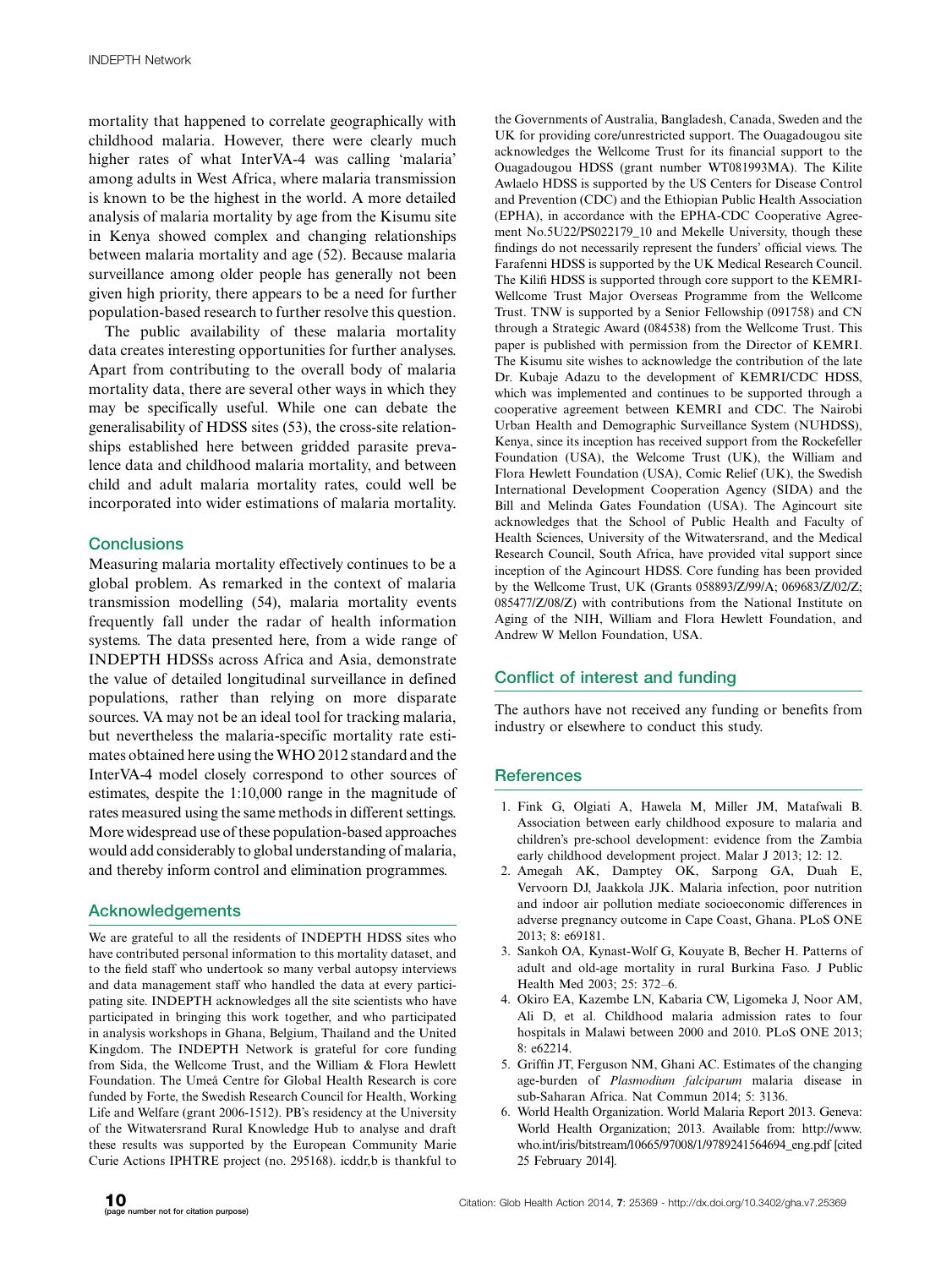- 7. Reyburn H, Mbatia R, Drakeley C, Carneiro I, Mwakasungula E, Mwerinde O, et al. Overdiagnosis of malaria in patients with severe febrile illness in Tanzania: a prospective study. BMJ 2004;  $329 \cdot 1212$
- 8. Leitao J, Chandramohan D, Byass P, Jakob R, Bundhamcharoen K, Choprapawon C, et al. Revising the WHO verbal autopsy instrument to facilitate routine cause-of-death monitoring. Glob Health Action 2013; 6: 21518, [http://dx.doi.org/10.3402/gha.v6i0.](http://dx.doi.org/10.3402/gha.v6i0.21518) [21518](http://dx.doi.org/10.3402/gha.v6i0.21518)
- 9. Sankoh O, Byass P. The INDEPTH Network: filling vital gaps in global epidemiology. Int J Epidemiol 2012; 41: 579-88.
- 10. INDEPTH Network. INDEPTH Network Cause-Specific Mortality - Release 2014. Oct 2014. Provided by the INDEPTH Network Data Repository. [www.indepth-network.org.](http://www.indepth-network.org) doi: 10. 7796/INDEPTH.GH003.COD2014.v1.
- 11. Streatfield PK, Khan WA, Bhuiya A, Alam N, Sie A, Soura AB, et al. Cause-specific mortality in Africa and Asia: evidence from INDEPTH Health and Demographic Surveillance System sites. Glob Health Action 2014; 7: 25362, [http://dx.doi.org/10.](http://dx.doi.org/10.3402/gha.v7.25362) [3402/gha.v7.25362](http://dx.doi.org/10.3402/gha.v7.25362)
- 12. Sankoh O, Sharrow D, Herbst K, Kabudula CW, Alam N, Kant S, et al. The INDEPTH standard population for low- and middle-income countries, 2013. Glob Health Action 2014; 7: 23286,<http://dx.doi.org/10.3402/gha.v7.23286>
- 13. Byass P, Chandramohan D, Clark SJ, D'Ambruoso L, Fottrell E, Graham WJ, et al. Strengthening standardised interpretation of verbal autopsy data: the new InterVA-4 tool. Glob Health Action 2012; 5: 19281, [http://dx.doi.org/10.3402/](http://dx.doi.org/10.3402/gha.v5i0.19281) [gha.v5i0.19281](http://dx.doi.org/10.3402/gha.v5i0.19281)
- 14. World Health Organization. Verbal Autopsy Standards: the 2012 WHO Verbal Autopsy Instrument. Geneva: WHO; 2012. Available from: [http://www.who.int/healthinfo/statistics/WHO\\_](http://www.who.int/healthinfo/statistics/WHO_VA_2012_RC1_Instrument.pdf) [VA\\_2012\\_RC1\\_Instrument.pdf](http://www.who.int/healthinfo/statistics/WHO_VA_2012_RC1_Instrument.pdf) [cited 25 February 2014].
- 15. Gething PW, Patil AP, Smith DL, Guerra CA, Elyazar IR, Johnston GL, et al. A new world malaria map: Plasmodium falciparum endemicity in 2010. Malar J 2011; 10: 378.
- 16. Razzaque A, Nahar L, Akter Khanam M, Streatfield PK. Socio-demographic differentials of adult health indicators in Matlab, Bangladesh: self-rated health, health state, quality of life and disability level. Glob Health Action 2010; 3: 4618, <http://dx.doi.org/10.3402/gha.v3i0.4618>
- 17. INDEPTH Network. Bandarban HDSS. Available from: [http://](http://www.indepth-network.org/Profiles/Bandarban%20HDSS.pdf) [www.indepth-network.org/Profiles/Bandarban HDSS.pdf.](http://www.indepth-network.org/Profiles/Bandarban%20HDSS.pdf)
- 18. Hanifi MA, Mamun AA, Paul A, Hasan SA, Hoque S, Sharmin S, et al. Profile: the Chakaria Health and Demographic Surveillance System. Int J Epidemiol 2012; 41: 667-75.
- 19. Lindeboom W, Das SC, Ashraf A. Health and Demographic Surveillance Report 2009 - Abhoynagar and Mirsarai. Dhaka, Bangladesh: ICDDR,B; 2011.
- 20. Sié A, Louis VR, Gbangou A, Müller O, Niamba L, Stieglbauer G, et al. The Health and Demographic Surveillance System (HDSS) in Nouna, Burkina Faso, 1993-2007. Glob Health Action 2010; 3: 5284,<http://dx.doi.org/10.3402/gha.v3i0.5284>
- 21. Rossier C, Soura A, Baya B, Compaoré G, Dabiré B, Dos Santos S, et al. Profile: the Ouagadougou Health and Demographic Surveillance System. Int J Epidemiol 2012; 41: 658-66.
- 22. Kouadio MK, Righetti AA, Abé NN, Wegmüller R, Weiss MG, N'goran EK, et al. Local concepts of anemia-related illnesses and public health implications in the Taabo health demographic surveillance system, Côte d'Ivoire. BMC Hematol 2013; 13: 5.
- 23. Weldearegawi B, Ashebir Y, Gebeye E, Gebregziabiher T, Yohannes M, Mussa S, et al. Emerging chronic non-communicable diseases in rural communities of Northern Ethiopia: evidence

using population-based verbal autopsy method in Kilite Awlaelo surveillance site. Health Policy Plan 2013; 28: 891-8.

- 24. Oduro AR, Wak G, Azongo D, Debpuur C, Wontuo P, Kondayire F, et al. Profile: the Navrongo Health and Demographic Surveillance System. Int J Epidemiol 2012; 41: 968-76.
- 25. Gyapong M, Sarpong D, Awini E, Manyeh AK, Tei D, Odonkor G, et al. Profile: the Dodowa Health and Demographic Surveillance System. Int J Epidemiol 2013; 42: 1686-96.
- 26. Jasseh M, Webb EL, Jaffar S, Howie S, Townend J, Smith PG, et al. Reaching Millennium Development Goal 4 - the Gambia. Trop Med Int Health 2011; 16: 1314-25.
- 27. Ng N, Hakimi M, Santosa A, Byass P, Wilopo SA, Wall S. Is self-rated health an independent index for mortality among older people in Indonesia? PLoS One 2012; 7: e35308.
- 28. Kant S, Misra P, Gupta S, Goswami K, Krishnan A, Nongkynrih B, et al. Profile: the Ballabgarh Health and Demographic Surveillance System (CRHSP-AIIMS). Int J Epidemiol 2013; 42: 37-644.
- 29. Hirve S, Juvekar S, Sambhudas S, Lele P, Blomstedt Y, Wall S, et al. Does self-rated health predict death in adults aged 50 years and above in India? Evidence from a rural population under health and demographic surveillance. Int J Epidemiol 2012; 41: 1719-27.
- 30. Scott JA, Bauni E, Moisi JC, Ojal J, Gatakaa H, Nyundo C, et al. Profile: The Kilifi Health and Demographic Surveillance System (KHDSS). Int J Epidemiol 2012; 41: 650-7.
- 31. Odhiambo FO, Laserson KF, Sewe M, Hamel MJ, Feikin DR, Adazu K, et al. Profile: the KEMRI/CDC Health and Demographic Surveillance System - Western Kenya. Int J Epidemiol 2012; 41: 977-87.
- 32. Oti SO, Mutua M, Mgomella GS, Egondi T, Ezeh A, Kyobutungi C. HIV mortality in urban slums of Nairobi, Kenya 2003-2010: a period effect analysis. BMC Public Health 2013; 13: 588.
- 33. Delaunay V, Douillot L, Diallo A, Dione D, Trape JF, Medianikov O, et al. Profile: the Niakhar Health and Demographic Surveillance System. Int J Epidemiol 2013; 42: 1002-11.
- 34. Kahn K, Collinson MA, Gómez-Olivé FX, Mokoena O, Twine R, Mee P, et al. Profile: Agincourt health and sociodemographic surveillance system. Int J Epidemiol 2012; 41: 988-1001.
- 35. Herbst AJ, Mafojane T, Newell ML. Verbal autopsy-based cause-specific mortality trends in rural KwaZulu-Natal, South Africa, 2000-2009. Popul Health Metr 2011; 9: 47.
- 36. Huong DL, Minh HV, Vos T, Janlert U, Van DD, Byass P. Burden of premature mortality in rural Vietnam from 1999-2003: analyses from a Demographic Surveillance Site. Popul Health Metr 2006; 4: 9.
- 37. World Health Organization. Malaria country profiles: Bangladesh. Geneva: WHO; 2013. Available from: [http://www.who.int/](http://www.who.int/malaria/publications/country-profiles/profile_bgd_en.pdf ) [malaria/publications/country-profiles/profile\\_bgd\\_en.pdf](http://www.who.int/malaria/publications/country-profiles/profile_bgd_en.pdf ) [cited 25 February 2014].
- 38. World Health Organization. Malaria country profiles: Kenya. Geneva: WHO; 2013. Available from: [http://www.who.int/](http://www.who.int/malaria/publications/country-profiles/profile_ken_en.pdf) [malaria/publications/country-profiles/profile\\_ken\\_en.pdf](http://www.who.int/malaria/publications/country-profiles/profile_ken_en.pdf) [cited 25 February 2014].
- 39. World Health Organization. Malaria country profiles: South Africa. Geneva: WHO; 2013. Available from: [http://www.who.int/](http://www.who.int/malaria/publications/country-profiles/profile_zaf_en.pdf) [malaria/publications/country-profiles/profile\\_zaf\\_en.pdf](http://www.who.int/malaria/publications/country-profiles/profile_zaf_en.pdf) [cited 25 February 2014].
- 40. Lemma H, Byass P, Desta A, Bosman A, Constanzo G, Toma L, et al. Deploying artemether-lumefantrine with rapid testing in Ethiopian communities: impact on malaria morbidity, mortality and healthcare resources. Trop Med Int Health 2010; 15: 241-50.